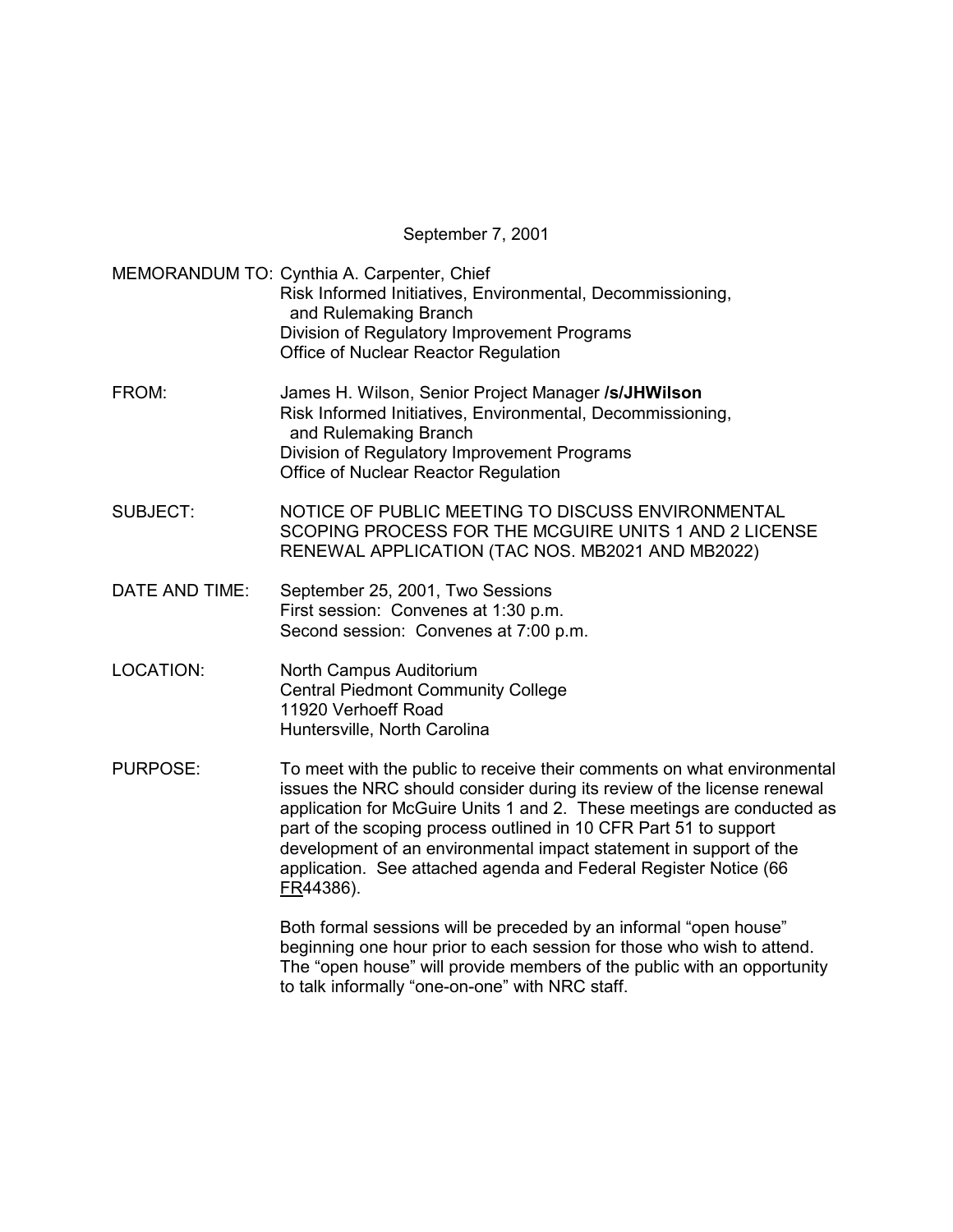C. Carpenter 2

PARTICIPANTS: NRC NRC Members of the Public Who Register to Speak

> C. Carpenter F. Cameron J. Wilson

Docket Nos 50-369 and 50-370

Attachments: Agenda and FR Notice

cc: See next page

Members of the public may register to present oral comments at this meeting by contracting Jim Wilson (800) 368-5642, ext 1108, or by internet *jhw1@nrc.gov* by September 20, 2001. Those who wish to make comments may also register at the North Campus Auditorium meeting site within 15 minutes of the start of each session. Individual oral comments may be limited by the time available, depending on the number of persons who register.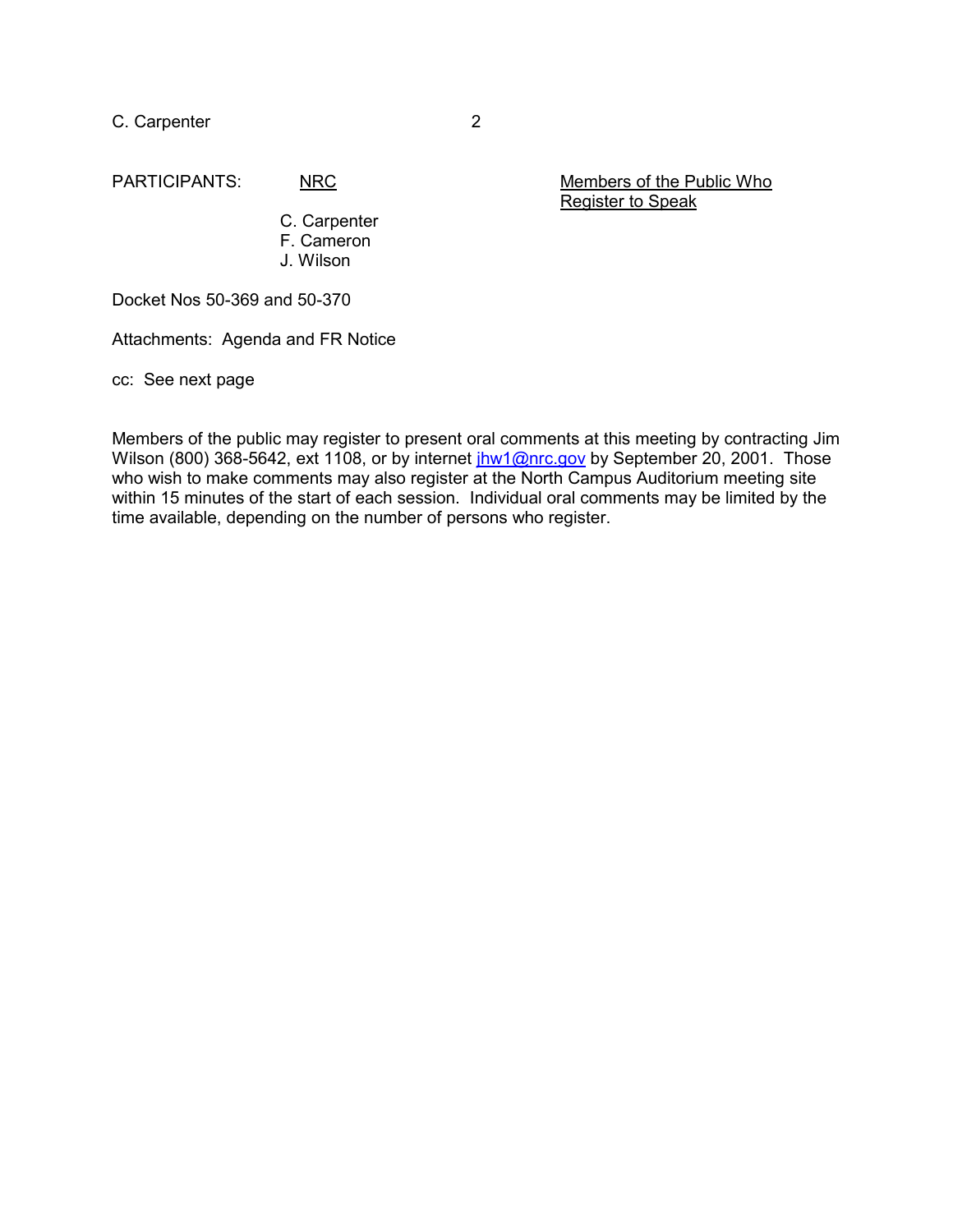C. Carpenter 2

PARTICIPANTS: NRC Members of the Public Who Register to Speak

> C. Carpenter F. Cameron J. Wilson

Docket Nos 50-369 and 50-370

Attachments: Agenda and FR Notice

cc: See next page

Members of the public may register to present oral comments at this meeting by contracting Jim Wilson (800) 368-5642, ext 1108, or by internet *jhw1@nrc.gov* by September 20, 2001. Those who wish to make comments may also register at the North Campus Auditorium meeting site within 15 minutes of the start of each session. Individual oral comments may be limited by the time available, depending on the number of persons who register.

## DISTRIBUTION:

| <b>Docket File</b> | S. Fox       |
|--------------------|--------------|
| RGEB r/f           | C. Carpenter |
| <b>PUBLIC</b>      | J. H. Wilson |
| D. Matthews        | A. Fernandez |
| <b>B.</b> Zalcman  | C. Julian    |
| C. Grimes          | R. Franovich |
| R. Martin          |              |

Accession no.: **ML012500389** \*See previous concurrence Document Name: G:\RGEB\McGuire\Scoping Meeting\meetnot925

| NFC.  | RGFB      | <b>SC:RGEB</b> |
|-------|-----------|----------------|
| NAME  | JHWilson* | BZalcman*      |
| ר ATE | 9/07/01   | 9/07/01        |

OFFICIAL RECORD COPY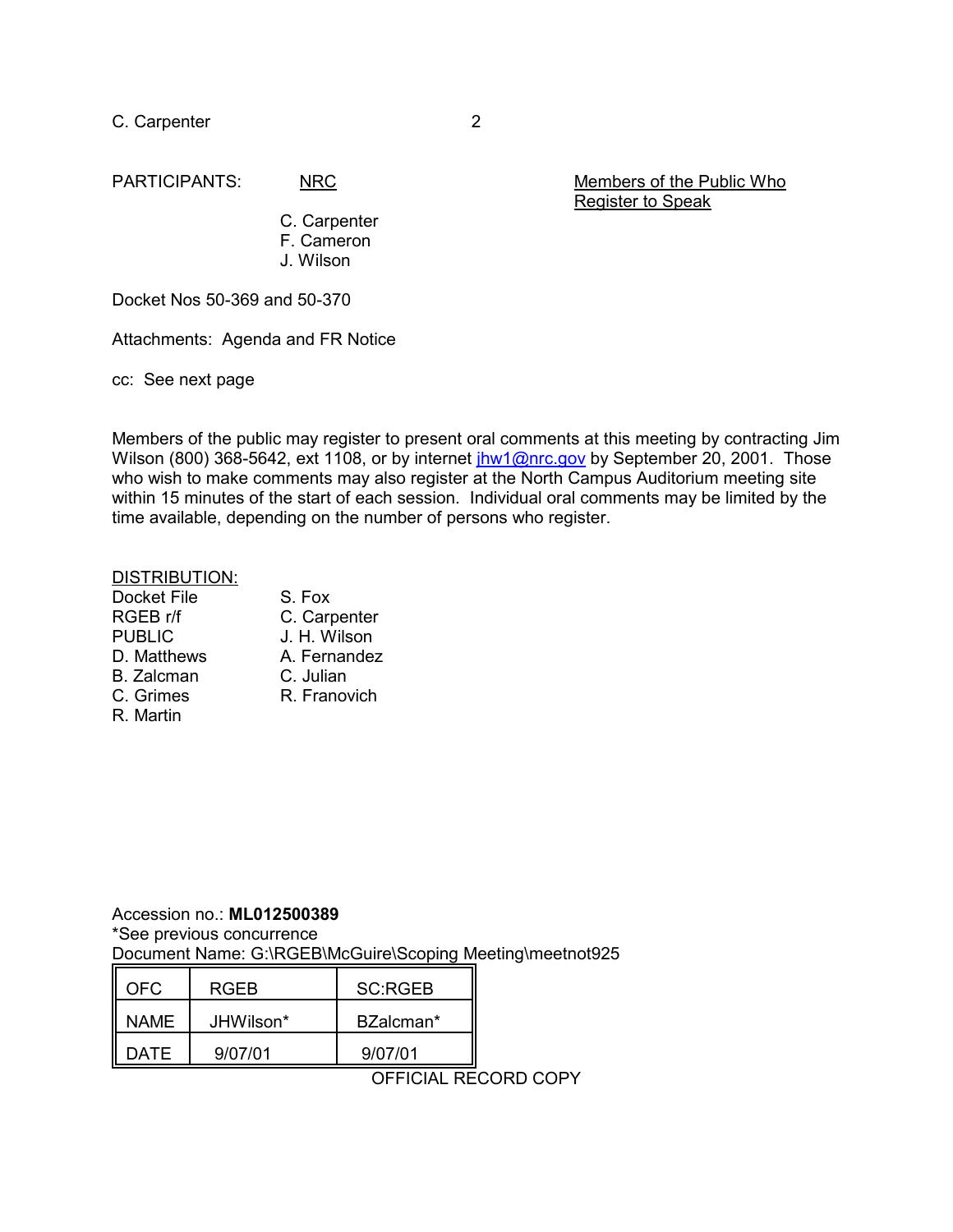## **AGENDA FOR PUBLIC MEETING TO DISCUSS ENVIRONMENTAL SCOPING PROCESS FOR MCGUIRE UNITS 1 AND 2 LICENSE RENEWAL APPLICATION**

## TUESDAY, SEPTEMBER 25, 2001

- I. Welcome and purpose of meeting 10 minutes (F. Cameron)
- II. Overview of license renewal process 5 minutes (C. Carpenter)
- III. Overview of environmental review process 10 minutes (J. Wilson)
- IV. Public comments 2 1/2 hours (F. Cameron)
- V. Closing/availability of transcripts, etc. 5 minutes (F. Cameron)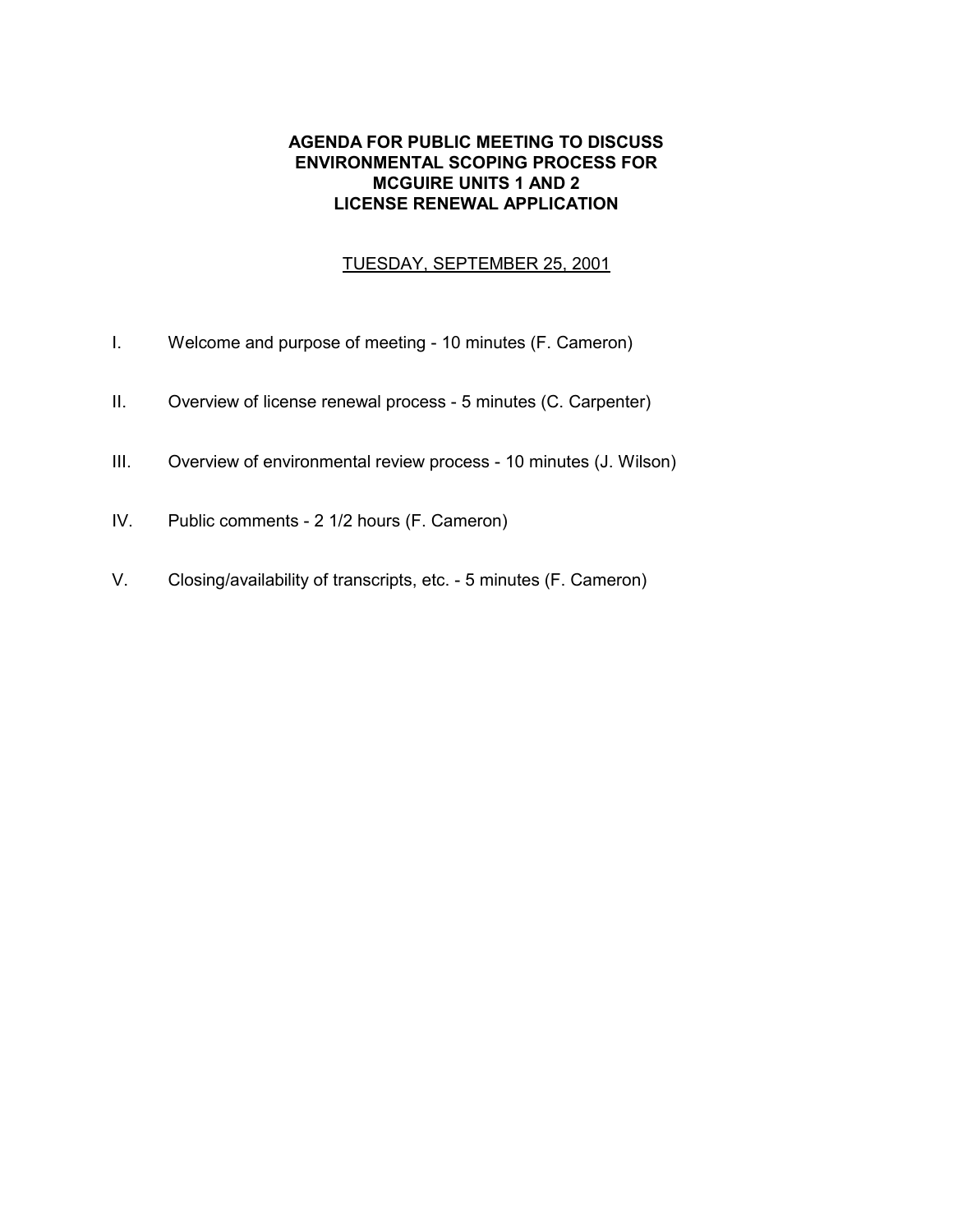[Federal Register: August 23, 2001 (Volume 66, Number 164)] [Notices] [Page 44386-44388] From the Federal Register Online via GPO Access [wais.access.gpo.gov] [DOCID:fr23au01-105]

-----------------------------------------------------------------------

NUCLEAR REGULATORY COMMISSION

Docket Nos. 50-369 and 50-370

Duke Energy Corporation, McGuire Nuclear Station, Units 1 and 2; Notice of Intent to Prepare an Environmental Impact Statement and Conduct Scoping Process

 Duke Energy Corporation (Duke) has submitted an application for renewal of

[[Page 44387]]

operating licenses NPF-9 and NPF-17 for an additional 20 years of operation at McGuire Nuclear Station (McGuire), Units 1 and 2. McGuire is located in Mecklenburg County, North Carolina. The application for renewal was submitted by letter dated June 13, 2001, pursuant to 10 CFR Part 54. A notice of receipt of application, including the environmental report (ER), was published in the Federal Register on July 16, 2001 (66 FR 37072). A notice of acceptance for docketing of the application for renewal of the facility operating license was published in the Federal Register on August 15, 2001 (66 FR 42893). The purpose of this notice is to inform the public that the U.S. Nuclear Regulatory Commission (NRC) will be preparing an environmental impact statement in support of the review of the license renewal application and to provide the public an opportunity to participate in the environmental scoping process as defined in 10 CFR 51.29.

 In accordance with 10 CFR 54.23 and 10 CFR 51.53(c), Duke submitted the ER as part of the application. The ER was prepared pursuant to 10 CFR Part 51 and is available for public inspection at the NRC Public Document Room, located at One White Flint North, 11555 Rockville Pike (first floor), Rockville, Maryland, or from the Publicly Available Records component of NRC's document system (ADAMS). ADAMS is accessible at http://www.nrc.gov/NRC/ADAMS/index.html, (NRC's Public Electronic Reading Room). If you do not have access to ADAMS or if there are problems in accessing the documents located in ADAMS, contact the NRC Public Document Room Reference staff at 1-800-397-4209, or 301-415- 4737, or by e-mail to pdr@nrc.gov. In addition, the J. Murray Atkins Library at the University of North Carolina--Charlotte, located at 9201 University City Blvd., Charlotte, North Carolina, has agreed to make the ER available for public inspection.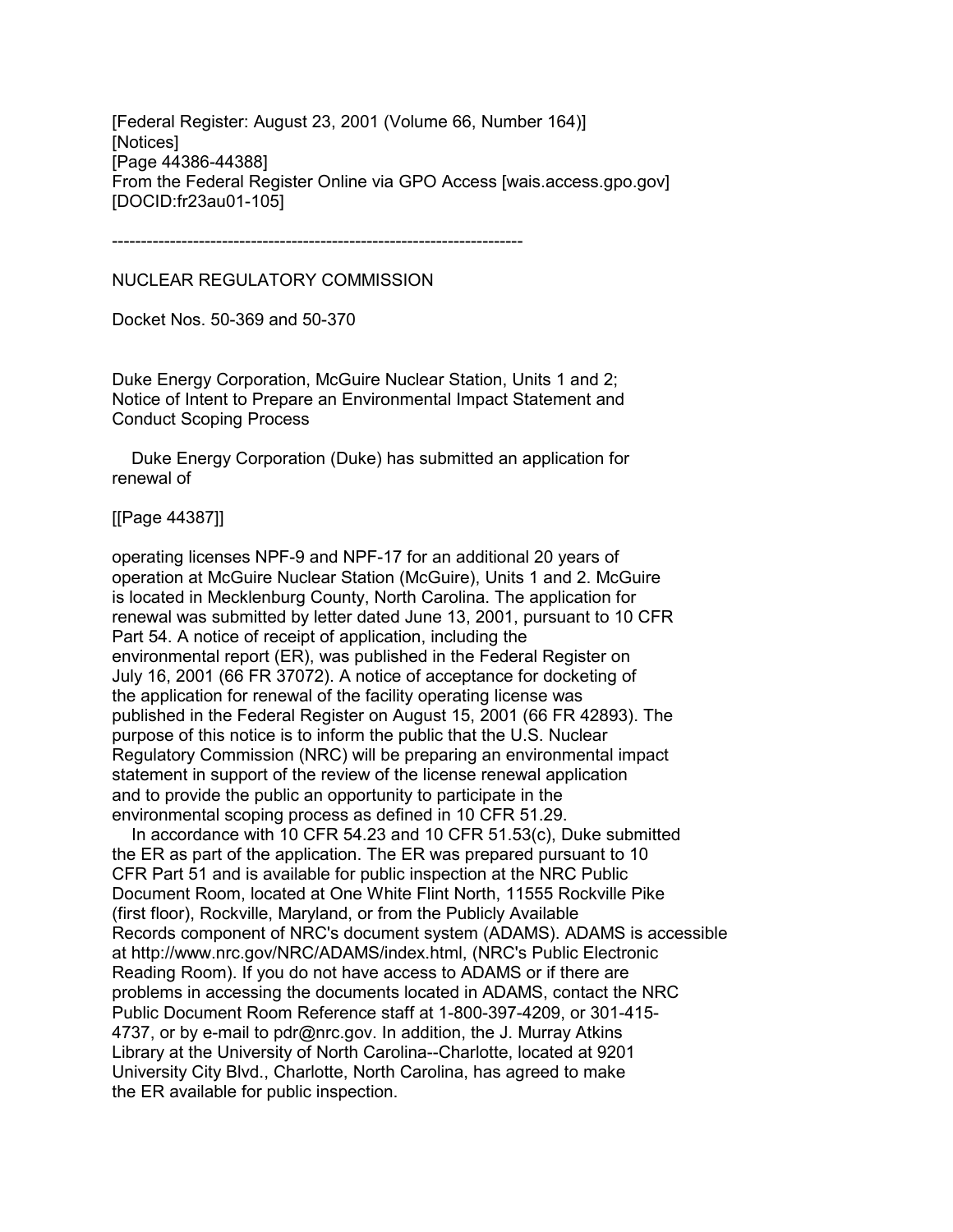This notice advises the public that the NRC intends to gather the information necessary to prepare a plant-specific supplement to the Commission's ``Generic Environmental Impact Statement (GEIS) for License Renewal of Nuclear Plants,'' (NUREG-1437) in support of the review of the application for renewal of the McGuire operating licenses for an additional 20 years. Possible alternatives to the proposed action (license renewal) include no action and reasonable alternative energy sources. 10 CFR 51.95 requires that the NRC prepare a supplement to the GEIS in connection with the renewal of an operating license. This notice is being published in accordance with the National Environmental Policy Act (NEPA) and the NRC's regulations found in 10 CFR part 51.

 The NRC will first conduct a scoping process for the supplement to the GEIS and, as soon as practicable thereafter, will prepare a draft supplement to the GEIS for public comment. Participation in this scoping process by members of the public and local, State, and Federal government agencies is encouraged. The scoping process for the supplement to the GEIS will be used to accomplish the following:

 a. Define the proposed action which is to be the subject of the supplement to the GEIS.

 b. Determine the scope of the supplement to the GEIS and identify the significant issues to be analyzed in depth.

 c. Identify and eliminate from detailed study those issues that are peripheral or that are not significant.

 d. Identify any environmental assessments and other environmental impact statements (EISs) that are being or will be prepared that are related to but are not part of the scope of the supplement to the GEIS being considered.

 e. Identify other environmental review and consultation requirements related to the proposed action.

 f. Indicate the relationship between the timing of the preparation of environmental analyses and the Commission's tentative planning and decision-making schedule.

 g. Identify any cooperating agencies and, as appropriate, allocate assignments for preparation and schedules for completing the supplement to the GEIS to the NRC and any cooperating agencies.

 h. Describe how the supplement to the GEIS will be prepared, including any contractor assistance to be used.

 The NRC invites the following entities to participate in the scoping process:

a. The applicant, Duke Energy Corporation.

 b. Any Federal agency that has jurisdiction by law or special expertise with respect to any environmental impact involved, or that is authorized to develop and enforce relevant environmental standards.

 c. Affected State and local government agencies, including those authorized to develop and enforce relevant environmental standards.

d. Any affected Indian tribe.

 e. Any person who requests or has requested an opportunity to participate in the scoping process.

f. Any person who intends to petition for leave to intervene.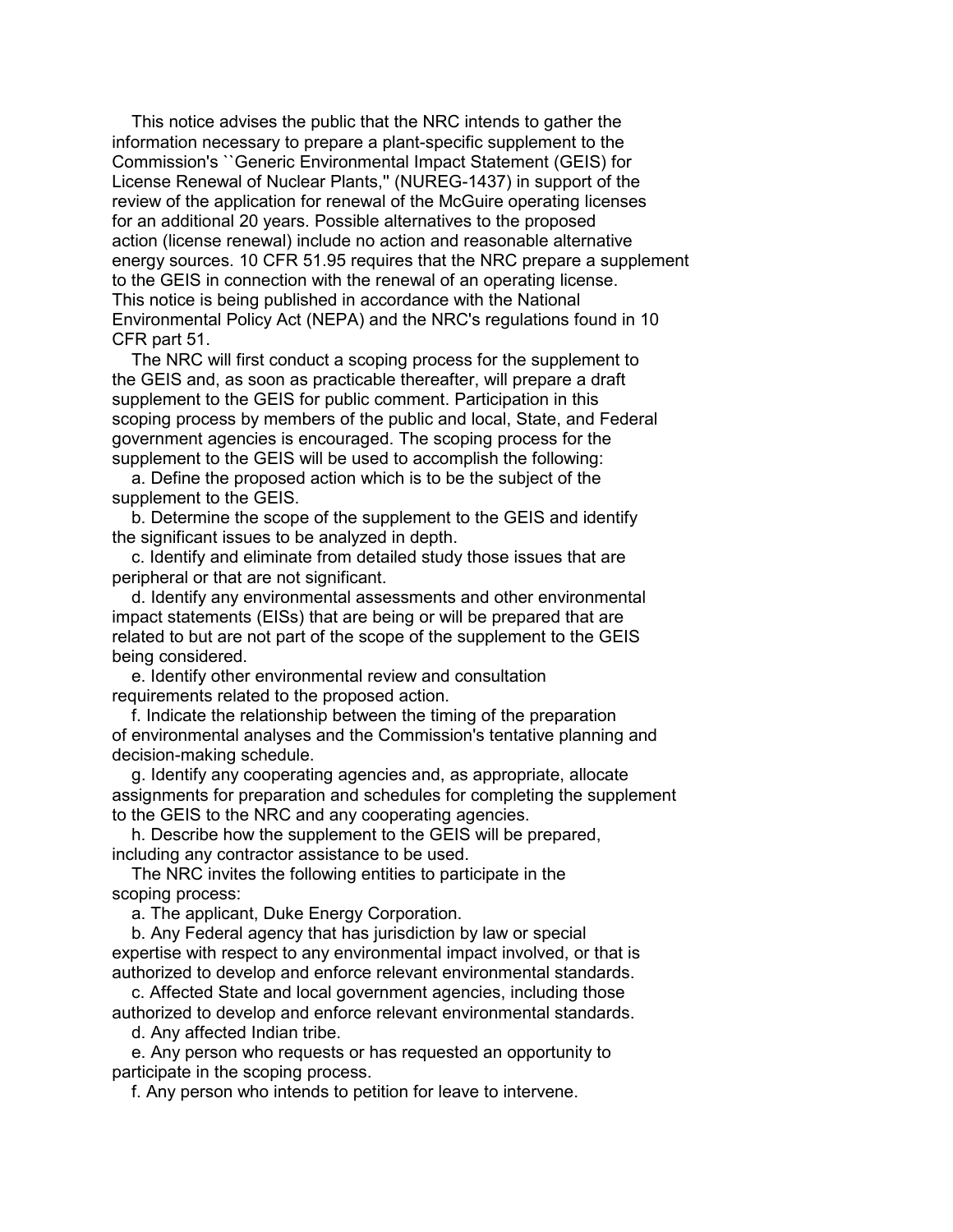In accordance with 10 CFR 51.26, the scoping process for an EIS may include a public scoping meeting to help identify significant issues related to a proposed activity and to determine the scope of issues to be addressed in an EIS. The NRC has decided to hold public meetings for the McGuire license renewal supplement to the GEIS. The scoping meetings will be held in the auditorium of the North Campus of the Central Piedmont Community College, at 11920 Verhoeff Road, Huntersville, North Carolina, on Tuesday, September 25, 2001. There will be two sessions to accommodate interested parties. The first session will convene at 1:30 p.m. and will continue until 4:30 p.m. The second session will convene at 7:00 p.m. with a repeat of the overview portions of the meeting and will continue until 10:00 p.m. Both sessions will be transcribed and will include (1) an overview by the NRC staff of the National Environmental Policy Act (NEPA) environmental review process, the proposed scope of the supplement to the GEIS, and the proposed review schedule; (2) an overview by Duke of the proposed action, McGuire license renewal, and the environmental impacts as outlined in the ER; and (3) the opportunity for interested Government agencies, organizations, and individuals to submit comments or suggestions on the environmental issues or the proposed scope of the supplement to the GEIS. Additionally, the NRC staff will host informal discussions one hour prior to the start of each session at the North Campus of the Central Piedmont Community College. No comments on the proposed scope of the supplement to the GEIS will be accepted during the informal discussions. To be considered, comments must be provided either at the transcribed public meetings or in writing, as discussed below. Persons may register to attend or present oral comments at the meetings on the NEPA scoping process by contacting Mr. James H. Wilson by telephone at 1 (800) 368-5642, extension 1108, or by Internet to the NRC at jhw1@nrc.gov no later than September 20, 2001. Members of the public may also register to speak at the meeting within 15 minutes of the start of each session. Individual oral comments may be limited by the time available, depending on the number of persons who register. Members of the public who have not registered may also have an opportunity to speak, if time permits. Public comments will be considered in the scoping process for the supplement to the GEIS. If special equipment or accommodations are needed to attend or present information

## [[Page 44388]]

at the public meeting, the need should be brought to Mr. Wilson's attention no later than September 20, 2001, so that the NRC staff can determine whether the request can be accommodated.

 Members of the public may send written comments on the environmental scoping process for the supplement to the GEIS to Chief, Rules and Directives Branch, Division of Administrative Services, Office of Administration, Mailstop T-6 D 59, U.S. Nuclear Regulatory Commission, Washington, DC 20555-0001.

Comments may be hand-delivered to the NRC at 11545 Rockville Pike,